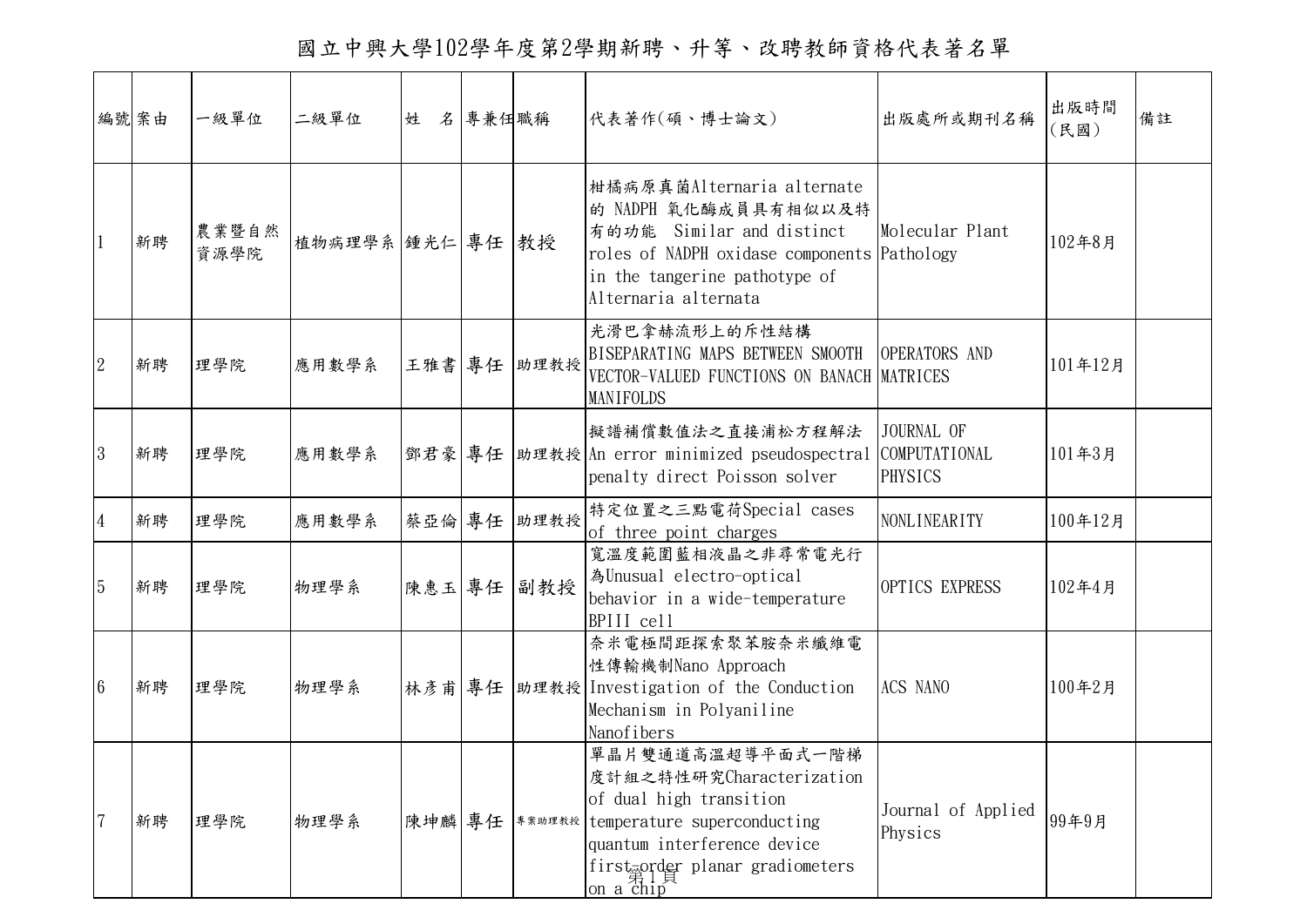國立中興大學102學年度第2學期新聘、升等、改聘教師資格代表著名單

|    | 編號案由 | 一級單位  | 二級單位                   | 姓 名 專兼任職稱 |             | 代表著作(碩、博士論文)                                                                                                                                                                                                | 出版處所或期刊名稱                     | 出版時間<br>(民國) | 備註   |
|----|------|-------|------------------------|-----------|-------------|-------------------------------------------------------------------------------------------------------------------------------------------------------------------------------------------------------------|-------------------------------|--------------|------|
| 8  | 新聘   | 獸醫學院  | 獸醫學系                   |           | 劉浩屏 專任 助理教授 | EB病毒之病毒蛋白質LMP1藉由與FGD4<br>交互作用以活化Cdc42因而促進鼻咽癌<br>細胞之移動<br>Epstein-Barr virus-encoded LMP1<br>interacts with FGD4 to activate<br>Cdc42 and thereby promote<br>migration of nasopharyngeal<br>carcinoma cells. | PLoS Pathogens                | 101年5月       |      |
| 9  | 新聘   | 法政學院  | 國際政治研究<br>所            | 譚偉恩 專任    |             | 國際合作中的寧靜政治:論食品衛生安<br>助理教授全與糧食援助制度之法益失衡暨不當<br>性                                                                                                                                                              | 政治大學                          | 101年6月       | 博士論文 |
| 10 | 新聘   | 體育室   | 體育室                    | 梁建偉 專任 講師 |             | 足球比賽中射門技術之研究~以2010年<br>東亞杯資格賽為例~A STUDY OF<br>SHOOTING TECHNIQUES IN FOOTBALL<br>GAMES-TAKING the 2010 EAST ASIAN<br>FOOTBALL QUALIFYING TOURNAMENT<br>FOR EXAMPLE                                          | 台灣體育學院                        | 100年6月       | 碩士論文 |
| 11 | 新聘   | 資源學院  | 農業暨自然 生物產業管理<br>進修學士學程 | 洪志誠 兼任    |             | 塑膠容器結合RFID應用在蔬果運銷之<br>研究 A Study on the Application<br>助理教授 Of Plastic Containers with RFID<br>in Marketing of Fruits and<br>Vegetables                                                                     | 中興大學                          | 101年7月       | 博士論文 |
| 12 | 新聘   | 理學院   | 應用數學系                  |           | 高崇峰 兼任 助理教授 | 憂鬱症候選基因的網路與路徑分析A<br>comprehensive network and pathway<br>analysis of candidate genes in<br>major depressive disorder                                                                                        | BMC SYSTEMS BIOLOGY 100年12月   |              |      |
| 13 | 新聘   | 生命科學院 | 生命科學系                  | 李勇毅 兼任    |             | 蘭花原球莖即為體胚Orchid<br>副教授 protocorm-like bodies are somatic<br>embryos                                                                                                                                         | American Journal of<br>Botany | 102年11月      |      |
| 14 | 升等   | 文學院   | 歷史學系                   | 李君山專任     | 副教授         | 臺灣最後防線-政府治臺後的防空發展<br>, $1945 - 1988$                                                                                                                                                                        | 五南圖書出版公司                      | 102年2月       |      |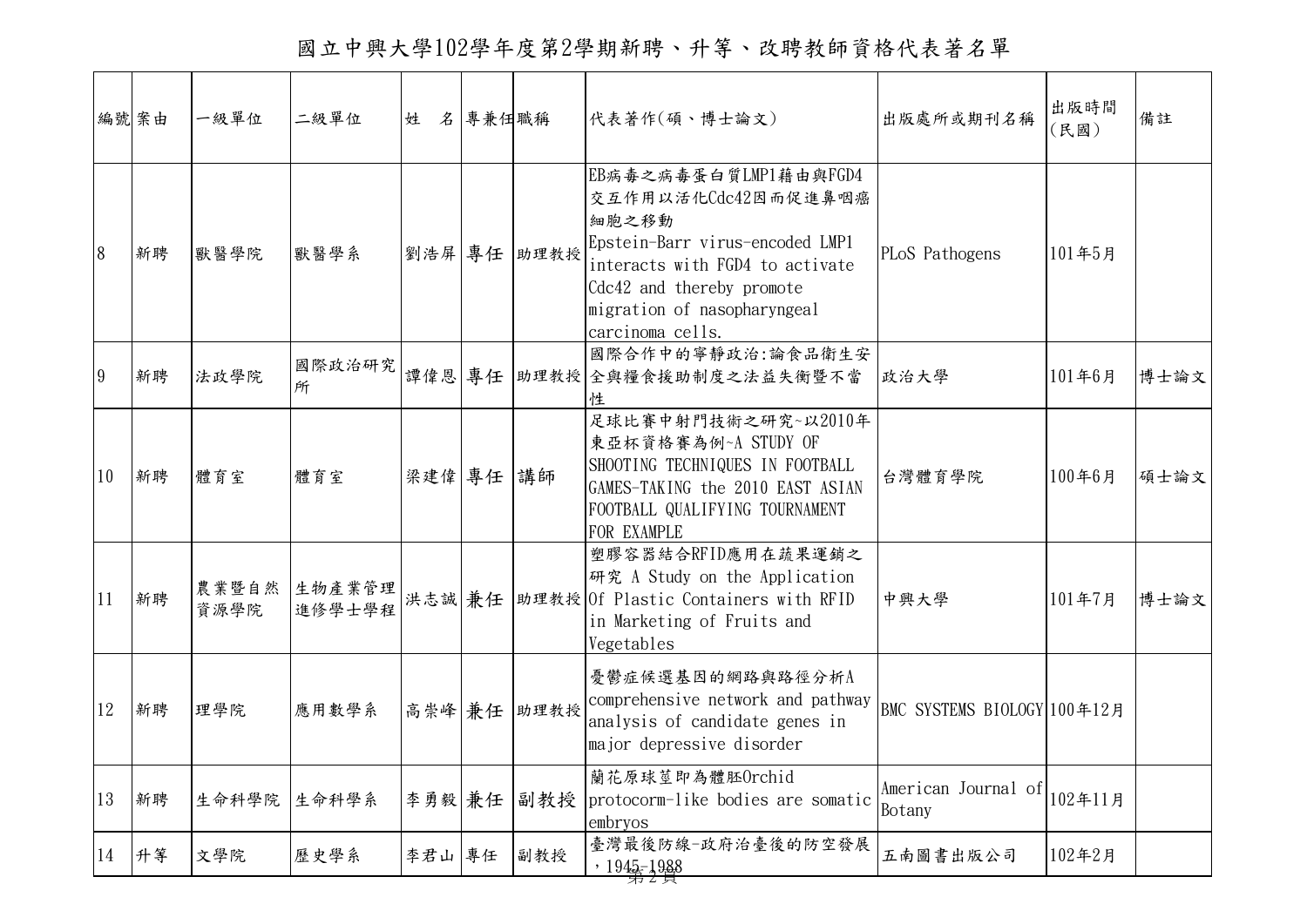國立中興大學102學年度第2學期新聘、升等、改聘教師資格代表著名單

|    | 編號案由 | 一級單位          | 二級單位              | 姓         | 名 專兼任職稱 |            | 代表著作(碩、博士論文)                                                                                                                                                                                                                                                 | 出版處所或期刊名稱                                                     | 出版時間<br>(民國)  | 備註 |
|----|------|---------------|-------------------|-----------|---------|------------|--------------------------------------------------------------------------------------------------------------------------------------------------------------------------------------------------------------------------------------------------------------|---------------------------------------------------------------|---------------|----|
| 15 | 升等   | 文學院           | 台灣文學與跨<br>國文化究所   | 陳國偉專任     |         | 副教授        | 越境與譯徑:當代台灣推理小說的身體<br>翻譯與跨國生成                                                                                                                                                                                                                                 | 聯合文學出版社                                                       | 102年8月        |    |
| 16 | 升等   | 農業暨自然<br>資源學院 | 森林學系              | 顏添明 專任    |         | 教授         | <b>以allometric模式為基礎進行孟宗竹</b><br>林及杉木人工林碳吸存量之比較<br>Comparing aboveground carbon<br>sequestration between moso bamboo FOREST ECOLOGY AND<br>(Phyllostachys heterocycla) and<br>China fir (Cunninghamia<br>lanceolata) forests based on the<br>allometric model | MANAGEMENT                                                    | 100年3月        |    |
| 17 | 升等   | 農業暨自然<br>資源學院 | 森林學系              |           |         | 曾喜育 專任 副教授 | 牛奶榕之榕果果壁厚度對寄生作用的<br>影響The effect of fig wall<br>thickness in Ficus erecta var.<br>beecheyana on parasitism                                                                                                                                                   | Acta Oecologica                                               | 102年7月<br>已接受 |    |
| 18 | 升等   | 農業暨自然<br>資源學院 | 森林學系              |           |         | 吳耿東 專任 副教授 | 微藻焙燒特性之研究The<br>characteristics of torrefied<br>microalgae                                                                                                                                                                                                   | APPLIED ENERGY                                                | 101年12月       |    |
| 19 | 升等   | 農業暨自然<br>資源學院 | 昆蟲學系              | 郭美華 專任 教授 |         |            | 暖化及溫度振盪對低緯度蚜蟲黑豆蚜<br>之影響Effect of warming with<br>temperature oscillations on a<br>low-latitude aphid, Aphis<br>craccivora                                                                                                                                    | <b>BULLETIN OF</b><br><b>ENTOMOLOGICAL</b><br><b>RESEARCH</b> | 102年8月        |    |
| 20 | 升等   | 農業暨自然<br>資源學院 | 水土保持學系 詹勳全 專任 副教授 |           |         |            | 利用GIS為基礎之羅吉斯迴歸法模擬颱<br>風事件引起之崩塌-以台灣阿里山鐵路<br>為例Modeling Typhoon Event-<br>Induced Landslides Using GIS-<br>Based Logistic Regression: A Case ENGINEERING<br>Study of Alisan Forestry Railway,<br>Taiwan                                                        | MATHEMATICAL<br>PROBLEMS IN                                   | 102年10月       |    |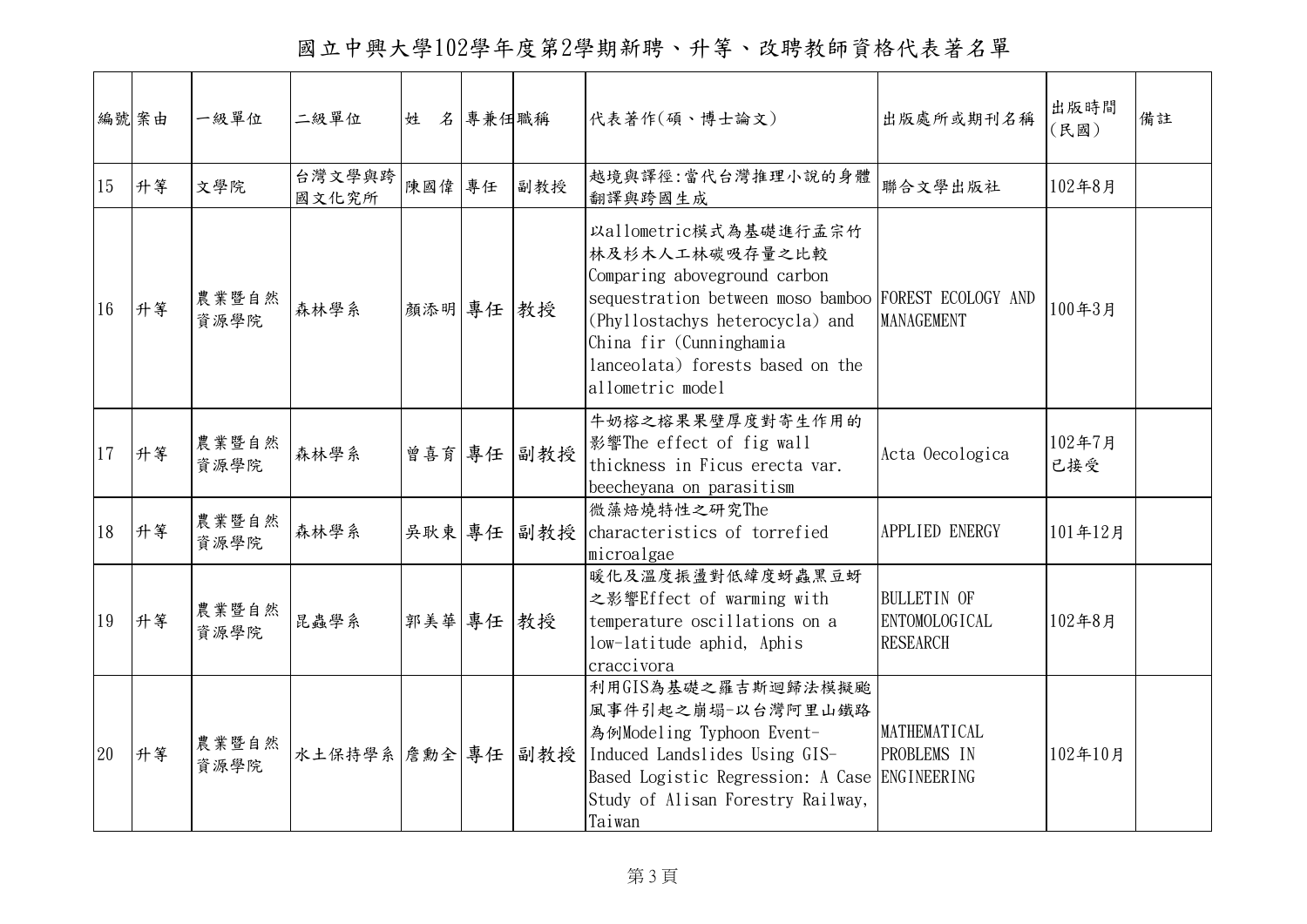國立中興大學102學年度第2學期新聘、升等、改聘教師資格代表著名單

|    | 編號案由 | 一級單位          | 二級單位               | 姓 名 專兼任職稱 |  | 代表著作(碩、博士論文)                                                                                                                                                                     | 出版處所或期刊名稱                                                                                      | 出版時間<br>(民國) | 備註 |
|----|------|---------------|--------------------|-----------|--|----------------------------------------------------------------------------------------------------------------------------------------------------------------------------------|------------------------------------------------------------------------------------------------|--------------|----|
| 21 | 升等   | 資源學院          | 農業暨自然 生物產業機電<br>學系 | 吳靖宙 專任 教授 |  | 整合交流電滲流擾動技術之免標定式<br>阻抗法DNA感測晶片A label-free<br>impedimetric DNA sensing chip<br>integrated with AC electroosmotic<br>stirring                                                     | <b>BIOSENSORS &amp;</b><br><b>BIOELECTRONICS</b>                                               | 102年5月       |    |
| 22 | 升等   | 農業暨自然<br>資源學院 | 實驗林管理處 邱清安 專任 副研究員 |           |  | 改進植群帶預測之新穎的熱量指標:<br>結合溫度總和與熱量季節性A novel<br>thermal index improves prediction ECOLOGICAL<br>of vegetation zones: Associating<br>temperature sum with thermal<br>seasonality       | <b>INDICATORS</b>                                                                              | 101年12月      |    |
| 23 | 升等   | 理學院           | 應用數學系              | 施因澤 專任 教授 |  | 運用徑向基底函數配點法之雙參數延<br>續演算法求解旋轉玻色愛因斯坦凝聚<br>A two-parameter continuation<br>algorithm using radial basis<br>function collocation method for<br>rotating Bose-Einstein<br>condensates | JOURNAL OF<br>COMPUTATIONAL<br><b>PHYSICS</b>                                                  | 102年11月      |    |
| 24 | 升等   | 理學院           | 資訊科學與工<br>程學系      | 張延任 專任 教授 |  | 使用在網路路由表中之Don't-Care閘<br>控三元內容定址記憶體設計 Don't-<br>Care Gating (DCG) TCAM Design<br>Used in Network Routing Table                                                                   | <b>IEEE TRANSACTIONS</b><br>ON VERY LARGE SCALE 99年11月<br>INTEGRATION (VLSI)<br><b>SYSTEMS</b> |              |    |
| 25 | 升等   | 工學院           | 電機工程學系 黃穎聰 專任 教授   |           |  | 適用於無線多輸入輸出系統預編碼之<br>恆定速率幾何平均分解法設計 A<br>Constant Throughput Geometric<br>Mean Decomposition Scheme Design<br>for Wireless MIMO Precoding                                          | <b>IEEE TRANSACTIONS</b><br>ON VEHICULAR<br><b>TECHNOLOGY</b>                                  | 102年6月       |    |
| 26 | 升等   | 工學院           | 材料科學與工<br>程學系      | 宋振銘 專任 教授 |  | 電鍍銅箔電化學腐蝕之方位相依性探<br>討Orientation dependence of the<br>electrochemical corrosion<br>properties of electrodeposited Cu<br>$foils_{\pm 1}$                                          | CORROSION SCIENCE                                                                              | 102年9月       |    |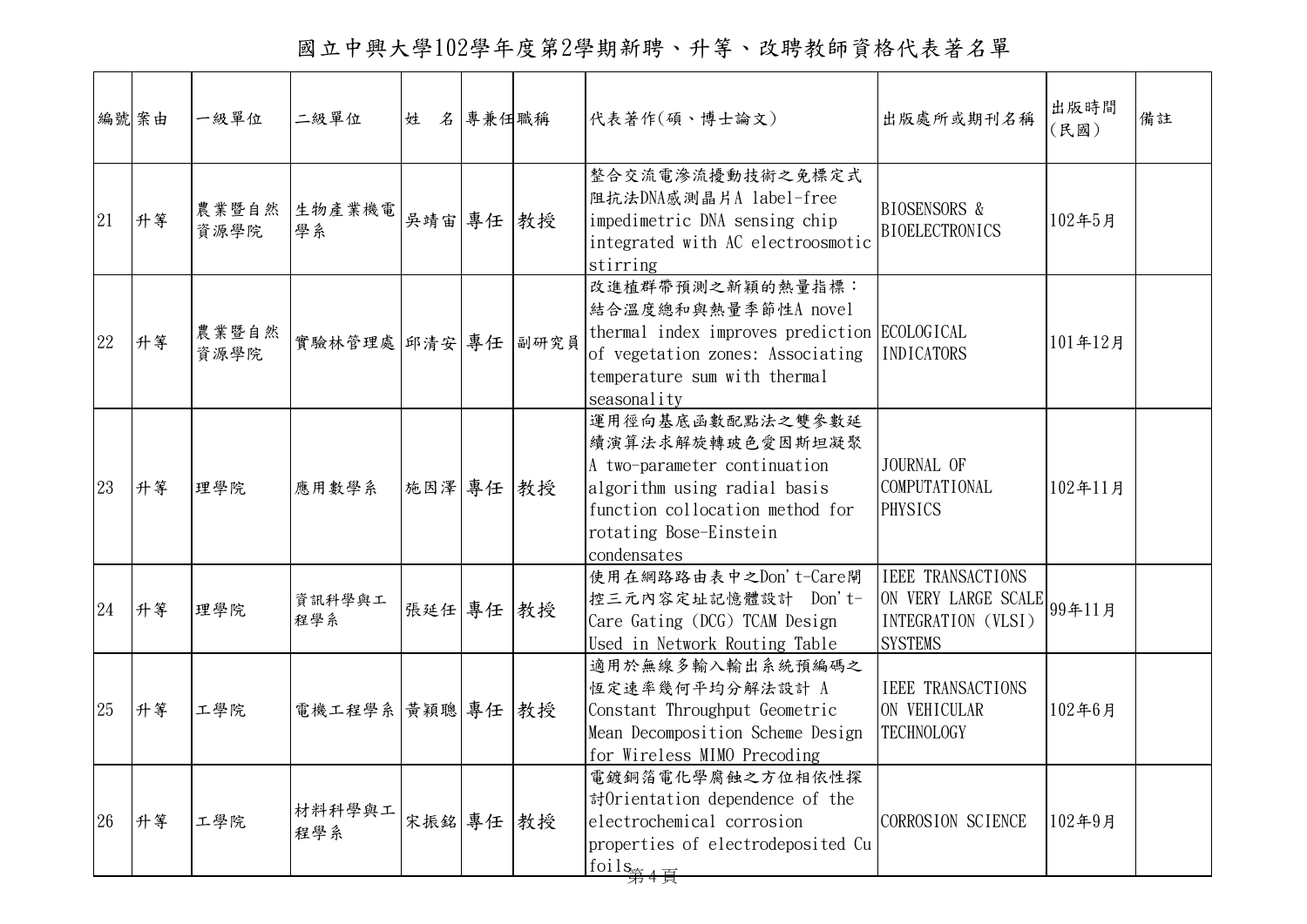國立中興大學102學年度第2學期新聘、升等、改聘教師資格代表著名單

|    | 編號案由 | 一級單位        | 二級單位                   | 姓      | 名專兼任職稱 |     | 代表著作(碩、博士論文)                                                                                                                                                                               | 出版處所或期刊名稱             | 出版時間<br>(民國) | 備註   |
|----|------|-------------|------------------------|--------|--------|-----|--------------------------------------------------------------------------------------------------------------------------------------------------------------------------------------------|-----------------------|--------------|------|
| 27 | 升等   | 生命科學院 生命科學系 |                        | 黃皓瑄 專任 |        | 副教授 | Tzs蛋白質及細胞分裂素影響農桿菌致<br>病基因表現及細菌生長The Tzs<br>Protein and Exogenous Cytokinin<br>Affect Virulence Gene Expressions SCIENCETOPATHOLOGY<br>and Bacterial Growth of<br>Agrobacterium tumefaciens | PHYCORROSION          | 102年9月       |      |
| 28 | 升等   |             | 生命科學院 生物醫學研所 許美鈴 專任 教授 |        |        |     | 異厚朴酚於動物原位模式中抑制激酶<br>蛋白Tp12阻礙胃腫瘤生長及腹膜轉移<br>機轉之探討Honokiol thwarts<br>gastric tumor growth and<br>peritoneal dissemination by<br>inhibiting Tp12 in an orthotopic<br>model                    | <b>CARCINOGENESIS</b> | 102年11月      |      |
| 29 | 升等   | 生命科學院       |                        |        |        |     | 使用FAIRE定序技術與人類的父母系基<br>因組序列來偵測可控制染色質狀態的<br> 基因體暨生物  劉俊吉  專任   副教授   序列motif -Discovering chromatin BMC GENOMICS<br>motifs using FAIRE sequencing and<br>the human diploid genome           |                       | 102年5月       |      |
| 30 | 升等   | 法政學院        | 國家政策與公<br>共事務研究所       | 潘競恒 專任 |        | 副教授 | 地方政府電子治理成效認知評估研究                                                                                                                                                                           | 行政暨政策學報               | 102年6月       |      |
| 31 | 改聘   | 法政學院        | 國際政治研究<br>所            | 楊三億 專任 |        | 副教授 | 歐盟對烏克蘭誘因政策:從地緣政治觀<br>點分析政策外溢效果 Eu's Incentive<br>Policy to Ukraine: Geopolitics and<br>Policy Spillover                                                                                    | 問題與研究                 | 102年9月接受     |      |
| 32 | 新聘   | 文學院         |                        |        |        |     | 超越微觀與巨觀:高夫曼及魯曼<br>外國語文學系 阮曉眉 兼任   助理教授   Jenseits von Mikro and Makro:<br>Goffman und Luhmann                                                                                              | 德國慕尼黑大學               | 99年12月       | 博士論文 |